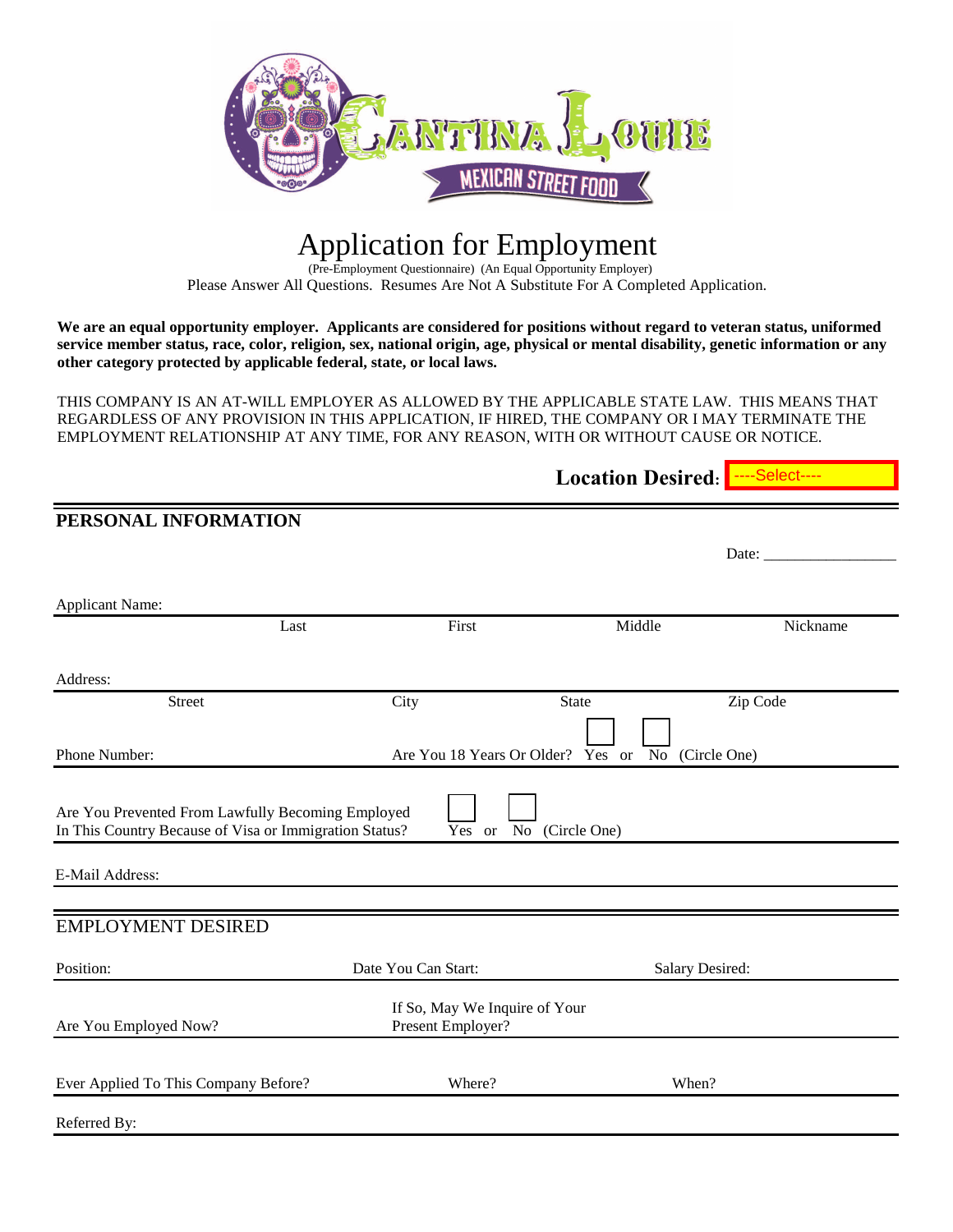Availability: (Place an X in the box in which you are available to work)

| Time Of Day      | Monday | Tuesday | Wednesday | Thursday | Friday | Saturday | Sunday |
|------------------|--------|---------|-----------|----------|--------|----------|--------|
| Day              |        |         |           |          |        |          |        |
| $(10:00 - 4:00)$ |        |         |           |          |        |          |        |
| Night            |        |         |           |          |        |          |        |
| $(4:00 - CL)$    |        |         |           |          |        |          |        |

| <b>EDUCATION</b>                               | Name And Location of School | No. Of Years<br>Attended | Did You<br>Graduate? | Degree |
|------------------------------------------------|-----------------------------|--------------------------|----------------------|--------|
| High School                                    |                             |                          |                      |        |
| College                                        |                             |                          |                      |        |
| Trade, Business or<br>Correspondence<br>School |                             |                          |                      |        |
| Military                                       |                             |                          |                      |        |

## WORK EXPERIENCE

Please list the names of your present and/or previous employers in chronological order with present or most recent employer listed first. Provide information for at least the most recent three (3) year period.

## EMPLOYER

| Name            | Address         |                                                                               | Type of Business |                  |  |  |
|-----------------|-----------------|-------------------------------------------------------------------------------|------------------|------------------|--|--|
|                 | Dates Employed: |                                                                               |                  |                  |  |  |
|                 |                 |                                                                               |                  |                  |  |  |
|                 |                 | May we contact? $(Y)$ $(N)$ If No, why not?                                   |                  |                  |  |  |
|                 |                 |                                                                               |                  |                  |  |  |
| <b>EMPLOYER</b> |                 |                                                                               |                  |                  |  |  |
| Name            | Address         |                                                                               |                  | Type of Business |  |  |
|                 | Dates Employed: | From $\frac{1}{\sqrt{2}}$ . To $\frac{1}{\sqrt{2}}$ . To $\frac{1}{\sqrt{2}}$ |                  |                  |  |  |
|                 | Duties:         |                                                                               |                  |                  |  |  |
|                 |                 |                                                                               |                  |                  |  |  |